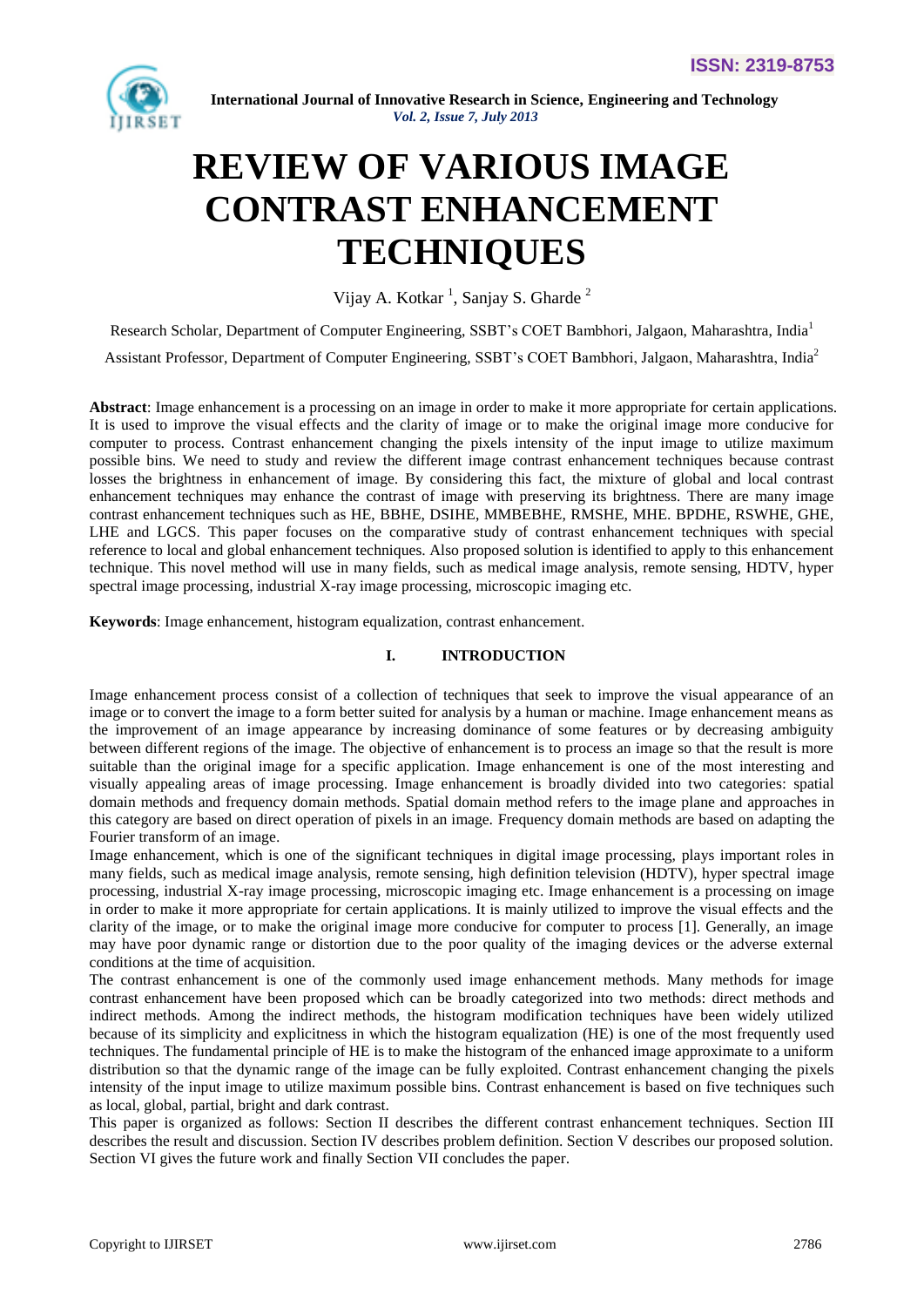

## **II. METHODOLOGY**

Image Contrast Enhancement techniques:

#### *A. Histogram Equalization (HE)*

Histogram equalization is widely used for contrast enhancement in a variety of applications due to its simple function and effectiveness. It works by flattening the histogram and stretching the dynamic range of the gray levels by using the cumulative density function of the image. One problem of the histogram equalization is that the brightness of an image is changed after the histogram equalization, hence not suitable for consumer electronic products, where preserving the original brightness and enhancing contrast are essential to avoid annoying artifacts.



 $X_0 - X_{L-1} \rightarrow 0$  to 255 Gray levels

 $P(x) \rightarrow$  Number of pixels

Fig. 1 Simple Histogram

Above Fig. 1 shows the histogram equalization is used to maps the input image into the entire dynamic range,  $(X_0, X_{L_1})$ by using the cumulative density function as a transform function. HE has an effect of stretching the dynamic range of a given histogram since HE flattens the density distribution of the image [15].

## *B. Brightness Bi-Histogram Equalization (BBHE)*

In order to overcome the drawback introduced by the HE method described in the previous subsection, a brightness preserving Bi-HE (BBHE) method was proposed. Fig. 2 shows that BBHE method is used to decompose the original image into two sub-images, by using the image mean gray-level, and then apply the HE method on each of the subimages.



Fig. 2 Bi – histogram equalization

The BBHE method produces an output image with the value of brightness (mean gray-level) located in the middle of the mean of the input image. The BBHE technique is a hybrid method between mean brightness preserving histogram equalization methods with clipped histogram equalization method. This technique can enhance the images without producing unnecessary artifacts [15].

#### *C. Dualistic Sub Image Histogram Equalization (DSIHE)*

Dualistic sub-image histogram equalization (DSIHE) also separates the input histogram into two subsections. Both BBHE and DSIHE are similar except that DSIHE chooses to separate the histogram based on gray level with cumulative probability density equal to 0.5 instead of the mean as in BBHE, i.e. instead of decomposing the image based on its mean gray level, the DSIHE method decomposes the image aiming at the maximization of the Shannon's entropy of the output image. The aggregation of the original image's gray level probability distribution is decomposed.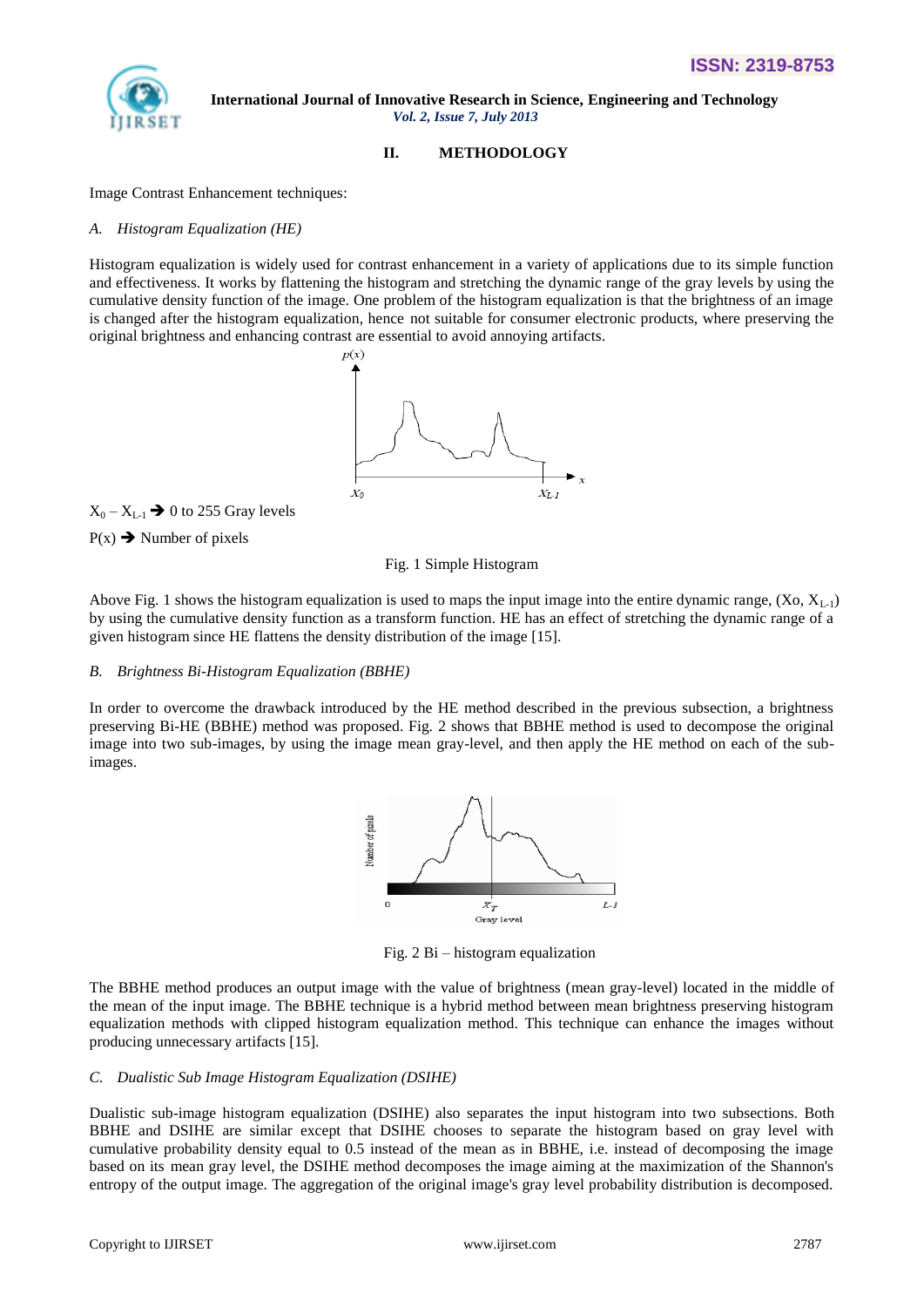

The result of the dualistic sub-image histogram equalization is obtained after the two equalized sub images are composed into one image [15].

#### *D. Minimum Mean Brightness Error Bi-Histogram Equalization (MMBEBHE)*

The basic principle of the BBHE and DSIHE methods of decomposing an image and then applying the CHE method to equalize the resulting sub-images independently, proposed the minimum mean brightness error Bi-HE (MMBEBHE) method. The main difference between the BBHE and DSIHE methods and the MMBEBHE one is that the latter searches for a threshold level that decomposes the image into two sub-images, such that the minimum brightness difference between the input image and the output image is achieved, whereas the former methods consider only the input image to perform the decomposition.

Once the input image is decomposed by the threshold level, each of the two sub-images has its histogram equalized by the classical HE process, generating the output image. Assumptions and manipulations for finding the threshold level in some time complexity. Such strategy allows us to obtain the brightness of the output image without generating the output image for each candidate threshold level, and its aim is to produce a method suitable for real-time applications [16].

MMBEBHE technique consists of three steps:

- 1. Calculate the AMBE for each of the threshold level.
- 2. Find the threshold level,  $X_T$  that yield minimum MBE.
- 3. Separate the input histogram into two based on the  $X_T$  found in step 2 and equalized them independently as in BBHE.

#### *E. Recursive Mean Separate Histogram Equalization (RMSHE):*

In Recursive mean-separate histogram equalization (RMSHE) method, instead of decomposing the image only once, Fig. 3 (a) and (b) shows that Histogram before and after HE or equivalently RMSHE, r=0 and r=1 respectively to perform image decomposition recursively, up to a scale r, generating 2r sub-images. After that, each one of these subimages is independently enhanced using the Histogram Equalization (HE) method. When  $r = 0$  (no sub-images are generated) and  $r = 1$ , the RMSHE method is equivalent to the HE and BBHE methods, respectively. In this method, the preservation of the output image increases as r (separation level) increases [17].

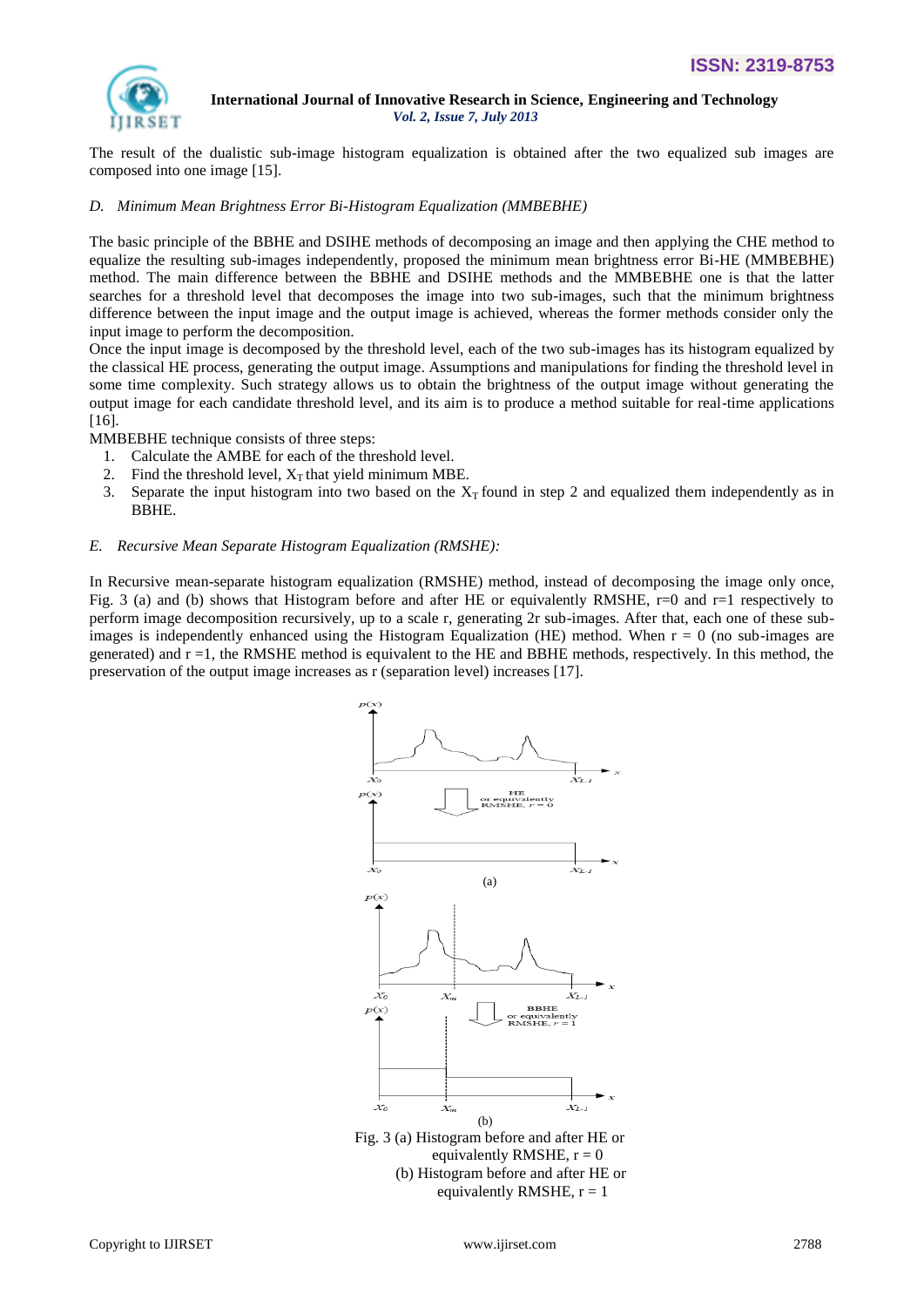

To perform the separation recursively separate each new histogram further based on their respective mean. It is analyzed mathematically that the output image's mean brightness will converge to the input image's mean brightness as the number of recursive mean separation increases. Besides, the recursive nature of RMSHE also allows scalable brightness preservation, which is very useful in consumer electronics.

## *F. Multi Histogram Equalization (MHE)*

In this technique, decompose the image into several sub-images, such that the image contrast enhancement provided by the HE in each sub image is less intense, leading the output image to have a more natural look. The conception of such methods arises two questions. The first question is how to decompose the input image. As HE is the focus of the work, the image decomposition process is based on the histogram of the image. The histogram is divided into classes, determined by threshold levels, where each histogram class represents a sub-image. The decomposition process can be seen as an image segmentation process executed through multi-threshold selection. The second question is in how many sub-images an image should be decomposed on. This number depends on how the image is decomposed, and so this question is directly linked with the first question [18].

MHE technique consists of three steps:

- 1. Multi histogram decomposition.
- 2. Finding the optimal thresholds.
- 3. Automatic thresholding criterion.

## *G. Brightness Preserving Dynamic Histogram Equalization (BPDHE)*

In BPDHE method the original image is decomposed into multiple sub images according to their local maxima, then the dynamic histogram equalization is applied to each sub image and finally, the sub Images are combined. It divides the histogram based on the local maxima. It produces the output image with the mean intensity almost equal to the mean intensity of the input, thus fulfils the requirement of maintaining the mean brightness of the image. This method smoothes the input histograms with one dimensional Gaussian filter, and then partitions the smoothed histogram based on its local maxima. After that it assigns new dynamic range to each partition. Then, the histogram equalization process is applied independently to these partitions, based on this new dynamic range and the output image is normalized to the input mean brightness.



Fig. 4 Histogram of two or more sub sections

The histogram of the image before enhancement normally does not occupy all the dynamic range of the gray level. Fig. 4 shows that if the histogram is partitioned into more than two sub sections, some of the sections will have a very narrow range. Due to small range, these sections will be not enhanced significantly by histogram equalization [19]. BPDHE technique consists of five steps:

- 1. Smooth the histogram with Gaussian filter.
- 2. Detection of the location of local maximums from the smoothed histogram.
- 3. Map each partition into a new dynamic range.
- 4. Equalize each partition independently.
- 5. Normalize the image brightness.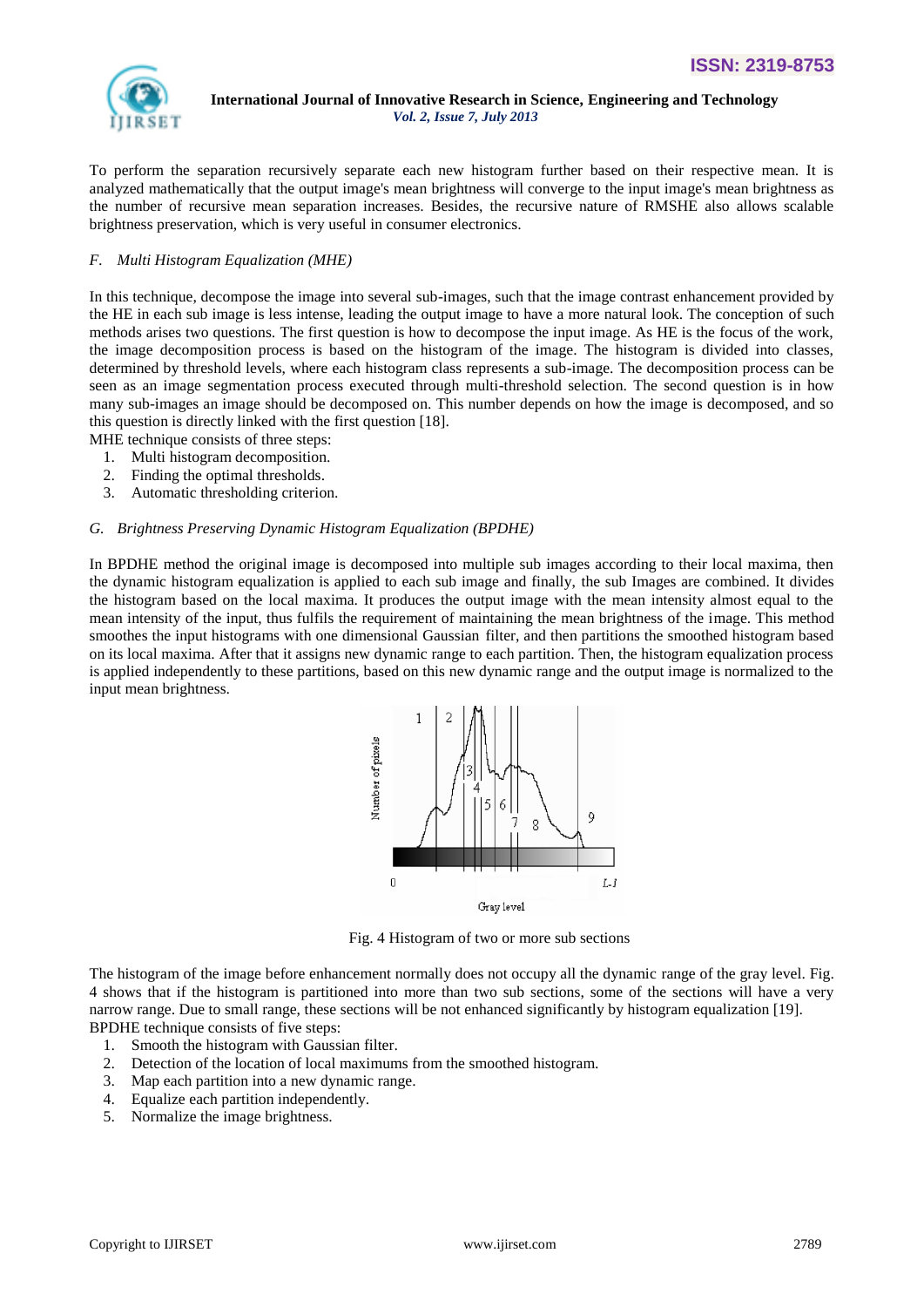

## *H. Recursive Separated and Weighted Histogram Equalization (RSWHE)*

RSWHE consists of three modules, histogram segmentation, histogram weighting, and histogram equalization. Fig. 5 shows that the histogram segmentation module takes the input image X, computes the input histogram  $H(X)$  and recursively divides the input histogram into two or more sub-histograms. The histogram weighting module modifies the sub-histograms by using a normalized power law function. Lastly, the histogram equalization module runs histogram equalization individually over each of the modified sub-histograms.

RSWHE technique consists of three modules:

- 1. Histogram segmentation module: Split the image into two or more histograms recursively based on the mean and median value.
- 2. Histogram weighting module: Change the sub histogram through weighting process based on normalize law function.
- 3. Histogram equalization module: Lastly equalize the weighted sub histogram independently.



Fig. 5 Functional block diagram of RSWHE

## *I. Global Transformation Histogram Equalization (GHE)*

The global transformation function remaps the intensity values of the image in such a way that it stretches the dynamic range of the image histogram, resulting in general contrast enhancement. The Recursive Mean Separate Histogram Equalization (RMSHE) is used as a generalization of both GHE and BBHE that allows scalable brightness preservation. The main idea is to divide the input histogram into two parts based on the mean of the input histogram. After mean partitioning, the resulting sub histogram pieces might be further divided into more sub-histograms based on their respective means depending on the level of recursion r. The resulting 2r histogram regions are equalized independently [14]. Thus, the global transformation function is obtained as:

$$
T(g)=g_{min}+(g_{max}-g_{min})*\frac{\sum_{x=gmin}^{g}h(x)}{\sum_{x=gmin}^{gmax}h(x)}-\cdots
$$
 (1)

where g denotes the intensity value,  $g_{min}$  and  $g_{max}$  are the lower and upper bound of each histogram partition,  $h(x)$ denotes the histogram count for intensity value x, and  $T(g)$  is the global transformation function. The level of recursion provides scalability to allow adjustment of the brightness level, based on individual's preference.

#### *J. Local Transformation Histogram Equalization (LHE)*

GHE takes the global information into account and cannot adapt to local light condition. Local Histogram Equalization (LHE) performs block-overlapped histogram equalization. LHE defines a sub-block and retrieves its histogram information then histogram equalization is useful for the center pixel using the CDF of that sub block. After that, the sub block is moved by one pixel and sub block histogram equalization is repeated until the end of the input image is reached. Though LHE cannot adjust to partial light information, still it over-enhances some portions depending on its mask size. However, selection of an optimal block size that enhances all part of an image is not an easy task to perform. The intensity pair distribution based method exploits the neighborhood information of all pixels to generate a global intensity mapping function. In general, digital images contain a 2D array of intensity values, with locally varying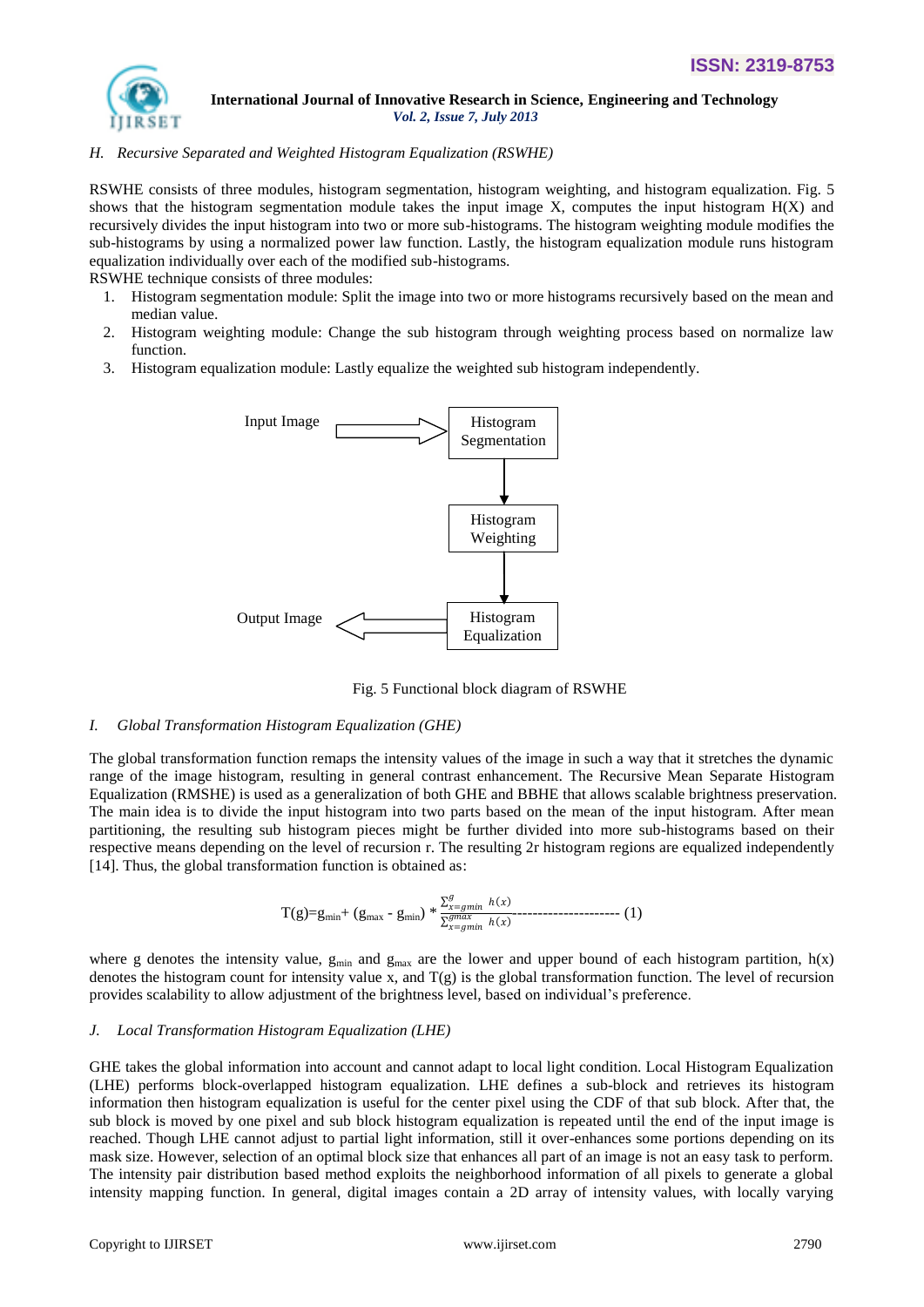

information that results from a different combination of unexpected features such as edges and uniform regions. Since different parts of the image have different statistical characteristics, apply the same approach block wise to handle local information more effectively. Within each block, generate the set of intensity pairs from a pixel's 8-connected neighbors. Fig. 6 shows the intensity pairs from sample 3 x 3 neighborhood windows [14].





(b)

Fig. 6 (a) 3 x 3 neighborhood window (b) A set of intensity pairs

In a real 2D image, many edge-pairs exist near the edges. Therefore, accumulate all the expansion forces between the edge pairs. Now the smooth intensity pairs may lie within the intensity range of the edge pairs. Due to the contrast stretch, the smooth region's intensity will also be stretched. To avoid such circumstances, opposed to expansion forces are generated within the intensity range of the smooth intensity pairs. Similarly, all the opposed to expansion forces are accumulated for those intensity pairs of the smooth region, and then subtracted from the expansion forces with a certain impact factor w to obtain the net expansion force. The opposed to expansion force ensures the smoothness for homogeneous regions in net-expansion force.

$$
G(g)=g+\sum_{gmin}^{g}f(x) \cdots \cdots \cdots \cdots \cdots \cdots \cdots \cdots \cdots \cdots \cdots (2)
$$

The local expansion functions from the intensity-pair distribution. This local expansion function value is used to generate final intensity mapping function.

## *K. Local and Global Contrast Stretching*

Local contrast stretching (LCS) is an enhancement method performed on an image for locally adjusting each picture element value to improve the visualization of structures in both darkest and lightest portions of the image at the same time. LCS is performed by sliding windows across the image and adjusting the center element as follows:

$$
I_p(x, y) = 255 * [I_o(x, y) - min] / (max - min) \dots \dots \dots \dots \dots \dots \tag{3}
$$

Where,

Ip(x, y) - is the color level for the output pixel(x, y)after the contrast stretching process.

Io(x, y) - is the color level input for data the pixel(x, y).

max - is the maximum value for color level in the input image.

min - is the minimum value for color level in the input image.

From the formula (x**,** y) are the coordinates of the center picture element in the KERNEL and min and max are the minimum and maximum values of the image data in the selected KERNEL.

Local contrast stretching will consider every range of color palate in the image (R, G and B). The range of every color will be used for contrast stretching process to represent every range of color. This will give every color palate a set of min and max values. Global contrast stretching considers all color palate range now to determine the maximum and minimum for all RGB color image. The mixture of RGB color will give only one value for maximum and minimum for RGB color. Maximum and minimum value will be used for contrast stretching process [20].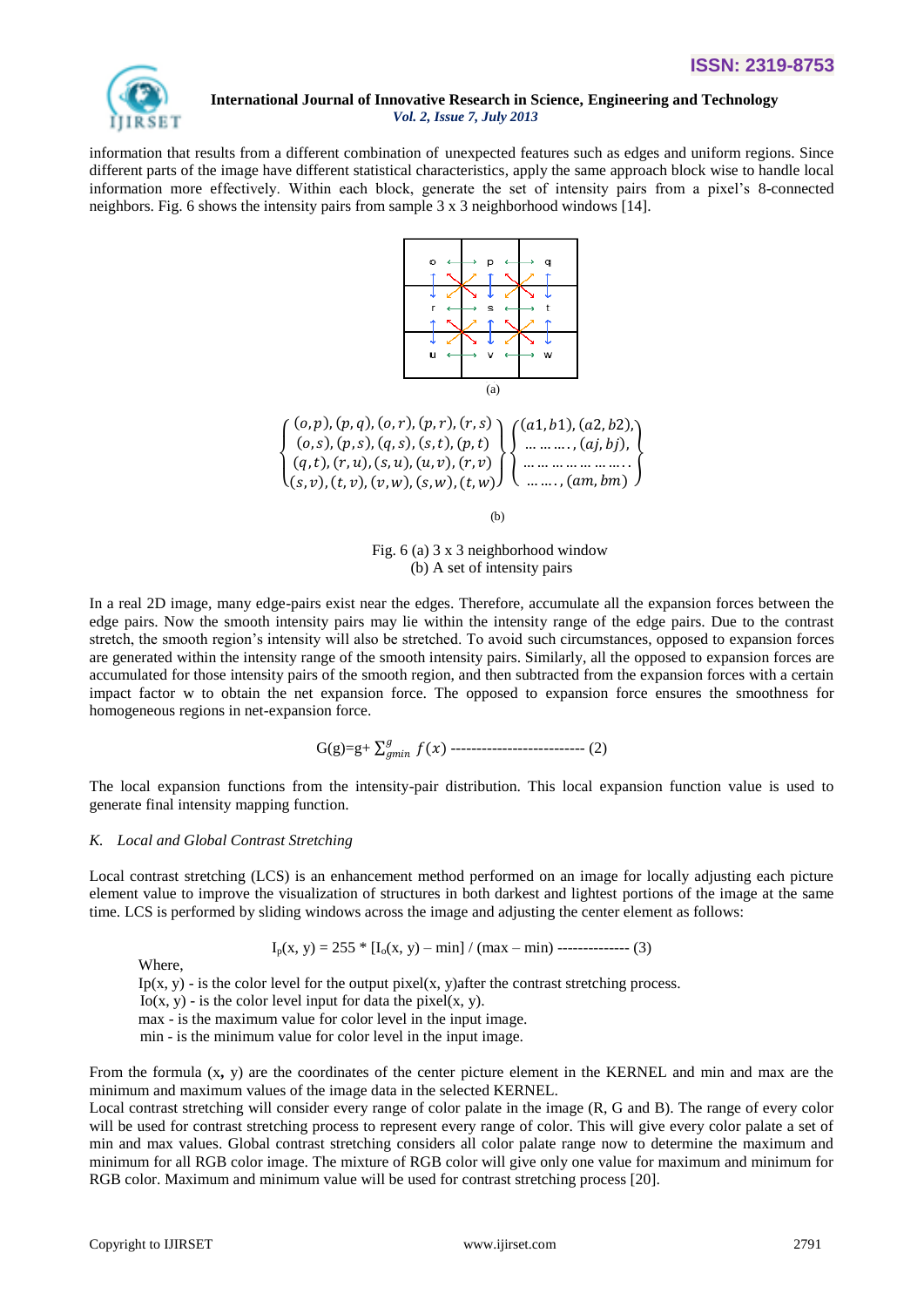

## **III. RESULT AND DISCUSSION**

In Histogram Equalization technique the brightness of the image is changed. Therefore this technique is not suitable for consumer electronics. The BBHE and DSIHE techniques separate the input histogram into two subsections based on mean value and median value respectively. The RMSHE, BPDHE and RSWHE techniques divides histogram into two or more subsections. In RMSHE techniques divides histogram into several subsections based on local mean values. In BPDHE technique divides the histogram into several subsections and equalizes them independently, division is based on local maximums of input histogram. In RSWHE technique divides input histogram into two or more subsections recursively, to modify sub histogram by means of weighting process based on normalized power law function. Global and Local transformation techniques produces the best image contrast enhancement as compare to other contrast enhancement techniques because these techniques produces images without undesirable artifacts and maintains input mean brightness.

## **IV. PROBLEM DEFINITION**

Generally in enhancement of image contrast will lose the brightness, the purpose of this novel method is to enhance contrast with preserving natural visibility of image, sharpening details in more contrasted manner, preserving the overall shape of histogram, stretch histogram corresponding to their bins, utilize more bins by image histogram showing better enhancement of image.

#### **V. PROPOSED SOLUTION**

We propose two methods first is *Local Feature Enhancement* for exploring local features of image. Second one is *Bidirectional Smooth Histogram Stretching* (BSHS) for global enhancement of image. Fig. 7 shows the block diagram of proposed method. We combine result of both procedures by two ways. One is combining in weighted manner to get *Weighted of Local and Bidirectional Smooth Histogram Stretching* (WLBSHS) and other one is initially perform local enhancement on original image to get locally enhanced image. After that Perform BSHS on locally enhance image to get *Local then Bidirectional Smooth Histogram Stretching* (LBSHS).



Fig. 7 Block diagram of Proposed Method

Under local enhancement, we calculate the local feature of image.  $x(i, j)$  represents a pixel value of image.  $f(i, j)$  denote the enhanced value of  $x(i, j)$ . w denotes the weighting coefficient.  $g(i, j)$  and  $h(i, j)$  represents output of WLBSHS and LBSHS methods respectively.

## **VI. CONCLUSION**

Image contrast enhancement plays an important role in image enhancement. In this paper, the different image contrast enhancement techniques are analyzed. The mixture of global and local contrast enhancement techniques is superior